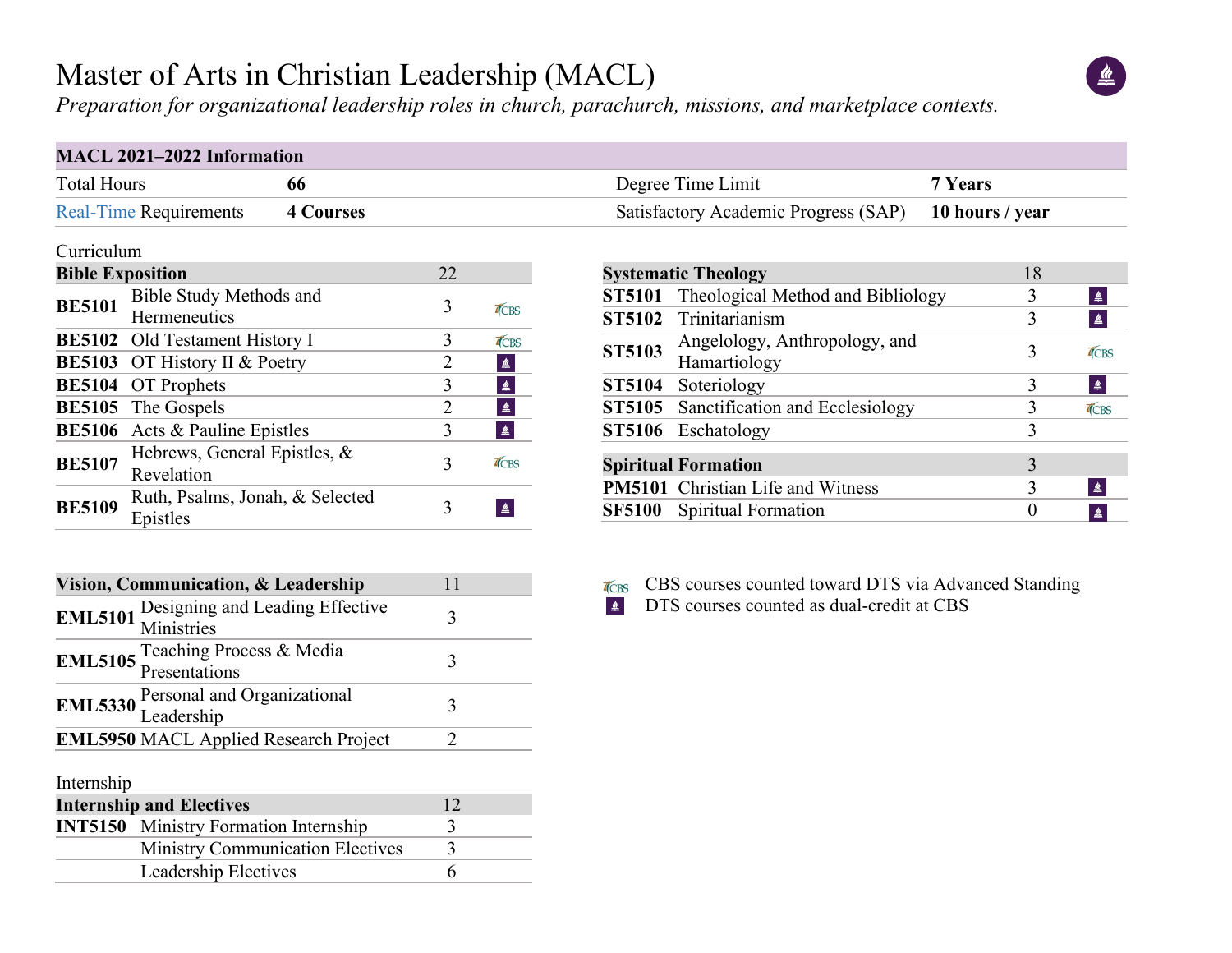# **Advanced Standing (15 hours)**

(CBS courses equivalent to DTS courses)

#### **MACL Remaining Courses at DTS after CBS Graduation (33 hours)**

| <b>CBS</b>                                 | <b>DTS</b>    | <b>Course Name</b>                            | <b>Credit</b><br><b>Hours</b> |
|--------------------------------------------|---------------|-----------------------------------------------|-------------------------------|
| <b>MSM</b> 1301<br>or<br><b>BIBL 3301</b>  | <b>BE5101</b> | Bible Study Methods & Hermeneutics            | 3                             |
| BIB 1311 or<br><b>BIBL 3311</b>            | <b>BE5102</b> | OT History I                                  |                               |
| <b>BIBL 1323</b><br>or<br><b>BIBL 3323</b> | <b>BE5107</b> | Hebrews, General Epistles, and<br>Revelation  | 3                             |
| <b>THEO 1313</b>                           | ST5103        | Angelology, Anthropology, and<br>Hamartiology |                               |
| <b>THEO 1314</b>                           | ST5105        | Sanctification and Ecclesiology               |                               |

## **Dual-Credit (18 hours)**

(DTS courses credited to CBS degree)

| <b>CBS</b>                                       | <b>DTS</b>    | <b>Course Name</b>                                                  | <b>Credit</b><br><b>Hours</b> |
|--------------------------------------------------|---------------|---------------------------------------------------------------------|-------------------------------|
| <b>MSSF 3011</b><br>and<br><b>MSSF 3012</b>      | $SF51**$      | Spiritual Formation (SF5100-1 &<br>SF5100-2 or SF5110-1 & SF5110-2) | N/A                           |
| <b>THEO 1311</b><br>$\alpha$<br><b>THEO 3331</b> | ST5101        | Theological Method & Bibliology                                     | 3                             |
| <b>THEO 1312</b><br>or<br><b>THEO 3330</b>       | ST5102        | Trinitarianism                                                      | 3                             |
| Elective                                         | <b>BE5109</b> | Ruth, Psalms, Jonah, and Selected<br>Epistles                       | 3                             |
| <b>BIBL 1322</b><br>$\alpha$ r<br>Elective       | <b>BE5106</b> | Acts and Pauline Epistles                                           | 3                             |
| <b>MSMN</b><br>$2302$ or<br>Elective             | PM5101        | Christian Life and Witness                                          | 3                             |
| <b>MSPM 3301</b><br>or<br><b>MSCE 3323</b>       | EML5105       | Teaching Process and Media<br>Presentations                         | 3                             |

| Course #       | <b>Course Name</b>                                      | <b>Credit Hours</b> |
|----------------|---------------------------------------------------------|---------------------|
| $SF51**$       | Spiritual Formation<br>(final two-semesters for SF5100) | N/A                 |
| <b>BE5103</b>  | OT History II & Poetry                                  | $\mathfrak{D}$      |
| <b>BE5104</b>  | OT Prophets                                             | 3                   |
| <b>BE5105</b>  | The Gospels                                             | $\overline{2}$      |
| <b>EML5101</b> | Designing and Leading Effective Ministries              | 3                   |
| <b>EML5105</b> | Teaching Process and Media Presentations                | 3                   |
| <b>EML5330</b> | Personal and Organizational Leadership<br>Development   | 3                   |
| <b>EML5950</b> | <b>MACL Applied Research Project</b>                    | $\mathfrak{D}$      |
| <b>INT5150</b> | <b>MACL Ministry Formation Internship</b>               | 3                   |
| ST5104         | Soteriology                                             | 3                   |
| ST5106         | Eschatology                                             | 3                   |
|                | Leadership Electives                                    | 6                   |
|                | Electives (Ministry and Communication)                  | 3                   |